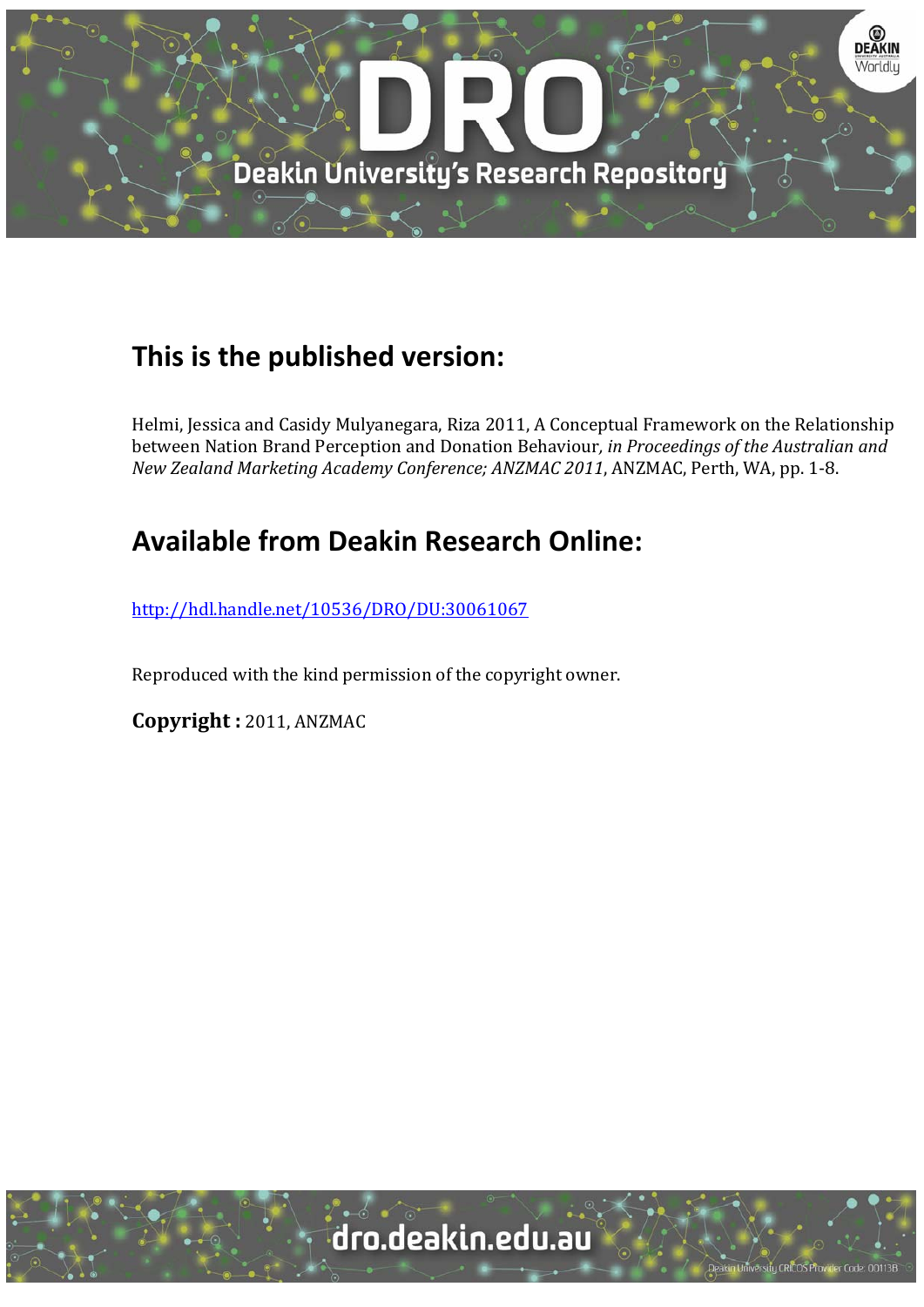## **A Conceptual Framework on the Relationship between Nation Brand Perception and Donation Behaviour**

Jessica Helmi*. Deakin University.* [Jessica.Helmi@deakin.edu.au](mailto:Jessica.Helmi@deakin.edu.au) Riza Casidy Mulyanegara. *Swinburne University of Technology*. [Rmulyanegara@swin.edu.au](mailto:Rmulyanegara@swin.edu.au)

#### **Abstract**

Over the past two decades, the topic of nation brands has attracted the interest of academics, researchers, and policy markers alike. Governments in particular have used the concept of nation brands to attract support from international audiences. This study developed a conceptual framework of donation behaviour with nation brand perceptions as a mediating variable between donation motives and donation behaviour. The framework proposes that people's perception of a nation's brand will have significant implications on the willingness and extent of contribution to a charitable cause associated with the nation.

#### **Introduction**

In an increasingly competitive environment, not only companies but also countries are engaged in various efforts to establish distinguishing identities which set them apart from other nations. Over the past decade, the topic of ‗nation branding' has attracted the interests of academicians and policy makers alike, driven by the belief that a strong nation brand can contribute to sustainable development (Jaffe and Nebenzahl, 2001), restore international credibility, enhance global political influence, and encourage stronger partnership with other nations (Yan, 2003).

The concepts of nation branding have been discussed in the marketing literature since the early 1990's. Kotler, et.al (1993) were among the first scholars who discussed the topic of nation branding to attract investments and tourisms to cities, nations, and places. An overview of the literature suggests that there are four main marketing domains which underpin the theoretical foundations of 'nation branding': (i) "country of origin" (Roth and Romeo, 1992, Parameswaran and Pisharodi, 1992, Shimp et al., 1993), (ii) country-product image (Parameswaran and Yaprak, 1987, Martin and Eroglu, 1993), (iii) destination branding (Hankinson, 2007, Pritchard and Morgan, 1998), and (iv) country identity (Anholt, 2007, Keillor et al., 1996, Keillor and Hult, 1999). Although most discussions of nation branding appeared in the marketing literature, in recent years it has become evident that the topic is much broader than marketing as it involves various disciplines such as international relations, political science, and public diplomacy (Anholt, 2003).

Despite an increasing amount of research on the topic of 'nation branding' over the past decade, few studies have discussed the role of nation brands in the non-profit marketing literature. Indeed, most studies in the past focused on the *conceptual definition* of nation brand (Fan, 2006), the *objective measurement* that assesses the strength of a nation brand (Fetscherin, 2010), and the *viable means* to help nations assess what they are communicating to the international audiences (Opoku and Hinson, 2006). To the best of our knowledge, there have not been any empirical studies devoted to examine the role of nation brands in donationrelated behaviour.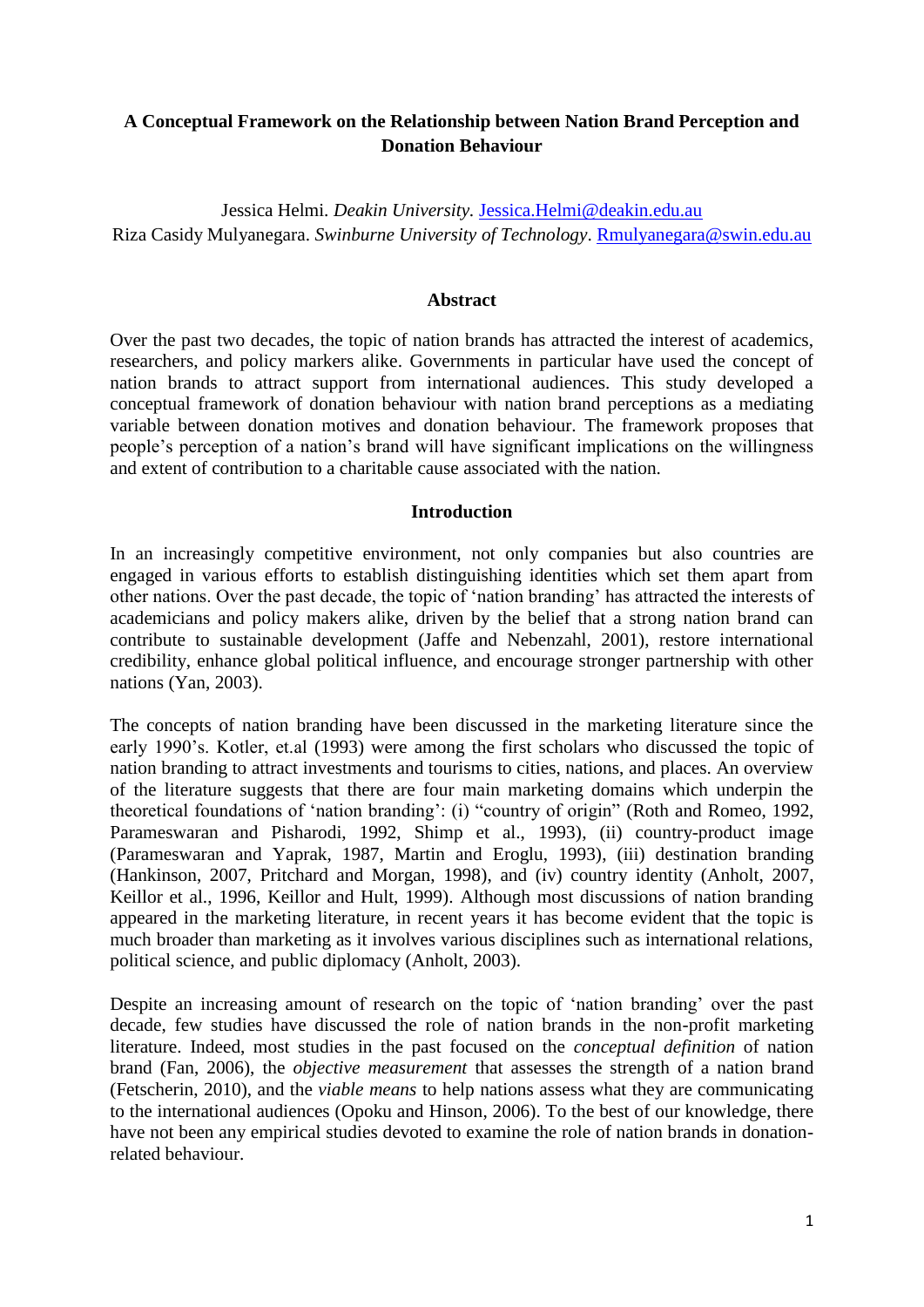This study aims to provide a conceptual framework to examine the effects of donors' perception of nation brands on donation behaviour. More specifically, it attempts to examine whether, how much, and why the perception about particular nation brands influences the willingness and extent of a donor's contribution. An important feature of this study is the incorporation of factors that are believed to have significant impact on donors' willingness to contribute to disaster-relief, child sponsorship, and other charity-related projects.

### **Nation Brands**

Dinnie (2008) referred to nation branding as an 'exciting', 'complex', and 'controversial' research topic. The topic is 'exciting' as it represents a domain in which there are few existing theories but a substantial amount of real world activity; ‗complex' because it encompasses interdisciplinary approaches beyond the realm of marketing literature; and 'controversial' as it is a politically-driven activity that frequently generates conflicting beliefs and perspectives. Despite an array of studies in this area, it has been argued that the topic is still in its infancy and only in the past decade that an increasing number of academics and practitioners have focused on nation branding as a research topic (Fetscherin, 2010). Until recently, the topic was still considered "an emerging area of interest...driven largely by practitioners and there is an urgent need for conceptual and theoretical development of the subject" (Fan, 2010, p.98). An overview of the literature reveals extant research gaps in the *definition* of nation brand (Fan, 2006), the *objective measurement* that assesses the strength of a nation brand (Fetscherin, 2010), the *viable means* to help nations assess what they are communicating to the international audiences (Opoku and Hinson, 2006), and the *consequences* of nation brands on consumer behaviour (Dinnie, 2008).

The literature made a distinction between the concept of 'nation brands' and 'nation branding'. Nation brands are defined as "the total sum of all perceptions of a nation in the minds of international stakeholders, which may contain some of the following elements: people, place, culture / language, history, food, fashion, famous faces (celebrities), global brands and so on" (Fan, 2010, p.98). Other definitions which have been documented in the literature include: a complex brand identity and image which encompasses national reality, its perceptions and evaluations by many internal and external stakeholders (Walsh and Wiedmann, 2008); a combination of name, related terms, marks, symbols, design which all serve to differentiate them from other countries (Kotler and Gertner, 2002); an umbrella under which further sub-brands can be expanded (Szondi, 2010). Nation branding, on the other hand, is defined as "the strategic self-presentation of a country with the aim of creating reputational capital through economic, political and social interest promotion at home and abroad‖ (Szondi, 2008, p.5). The practice of nation branding emerged as nations turn to brand management experts to develop their image in order to 'compete' effectively on the world stage against other nations (Dinnie, 2008). Indeed, nation-branding process is a highly politicized activity given the fact that government is seen as the representation of the people in a nation.

The impact of nation brand image on industrial and household consumer decision making processes has been well documented in the literature (Jaffe and Nebenzahl, 2001, Marguerite and Jason, 2008, Roth and Romeo, 1992). Han and Tepstra (1988) argued that the effects of nation brands image on consumer's purchase decision is stronger than the product's brand image. This is consistent with Roth and Romeo's (1992) findings which suggested that consumers' willingness to buy products could be enhanced by promoting the image of the nations. Positive nation brand image can be used to gain competitive advantage in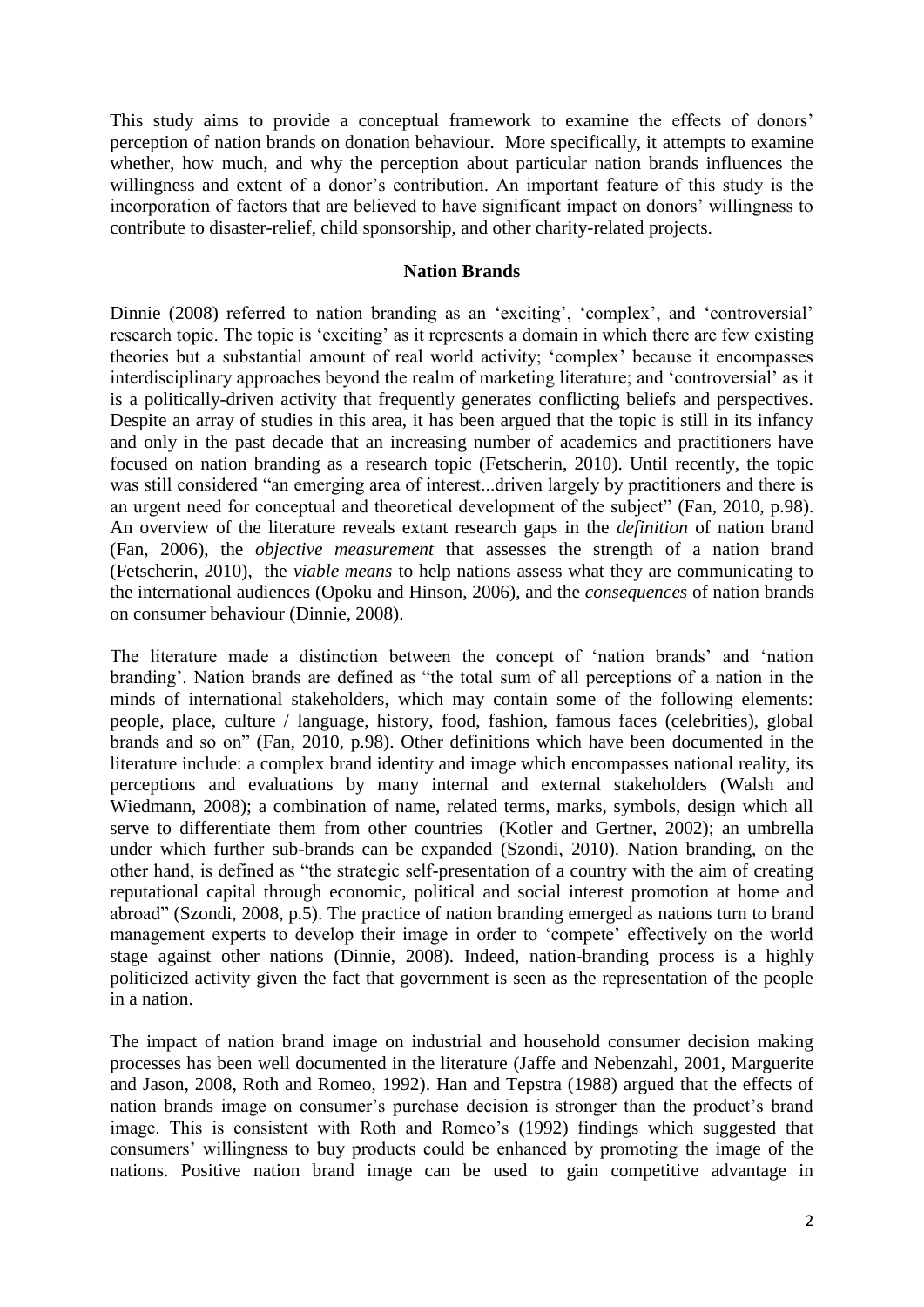international marketing (Parameswaran and Pisharodi, 1994) and to influence consumers' perceptions of product quality in various ways (Peterson and Jolibert, 1995). Despite the increasing number of studies examining the relationship between nation brands and consumer behaviour, there are extant gaps in the relationship between nation branding and donation behaviour, as most studies in the past were conducted in commercial context.

#### **Donation Behaviour**

The non-profit sector is an important part of the Australian economy, contributing \$38 billion (3.4%) to the GDP, which is equivalent to that of the government administration and defense industry (ABS, 2008). Philanthropy Australia estimated that the total donation of money, goods, and services to non-profit organisations by individuals and businesses in the year 2005 amount to a total of \$11 billion (Philantrophy Australia Inc, 2005). The Australian Taxation Office reported \$2.3 billion worth of individual donations claimed in the 2007 – 2008 income year, which is a notable 24.5% increase from the previous year (Philantrophy Australia Inc, 2005).

There is an abundant amount of research across various disciplines on what motivates donors to give. Research on this topic stems from economics (Kohm and Ythier, 2006, Steinberg, 2006), psychology (Batson, 1990, Carlson et al., 1988, Penner et al., 2005), sociology (Havens et al., 2006), and non-profit marketing (Bendapudi et al., 1996, Briggs et al., 2007, Brown, 2004). More recently, philanthropic studies researchers have presented their own insights to explain the motivations for donation behaviour (Bekkers and Wiepking, 2007, Sargeant and Woodliffe, 2007).

Bekkers and Wiepking  $(2007, p.2)$  define charitable giving as the "donation of money to an organisation that benefits others beyond one's own family". A review of literature by Bekkers and Wiepking (2007) identified eight key motives that drive donation behaviour: (i) awareness of needs, (ii) solicitation, (iii) costs and benefits, (iv) altruism, (v) reputation, (vi) psychological benefits, (vii) values, and (viii) efficacy.

Wagner and Wheeler (1969) argued that it is the subjective perceptions of need (rather than objective) that drive people to donate. Other studies also suggest that this awareness of need will be enhanced if they know the beneficiaries of the charitable organisation (Radley and Kennedy, 1995). This suggests that the subjective awareness of need as a result of a marketing activity is the driving factor that enhances contributions to the advertised cause (Polonsky et al., 2002).

### **Conceptual Framework**

The notion that subjective perception of needs drive people to donate is the fundamental premise for our conceptual framework (Wagner and Wheeler, 1969). The first focus of this study is on the mediating role of nation brand perceptions on the relationship between donation motives (as identified by Bekkers and Wiepking (2007)) and donation behaviour. According to Baron and Kenny (1986), a variable performs a mediating role if it accounts for the relationship between the antecedents and the results. Though people may have various motives when it comes to donating to a charitable cause, their perception of the nations' brand may affect their willingness and extent of donations. Poor and less developed nations may appeal more strongly to donors, particularly in unexpected circumstances such as natural disasters. Prospective donors may be inclined to give more to less developed nations due to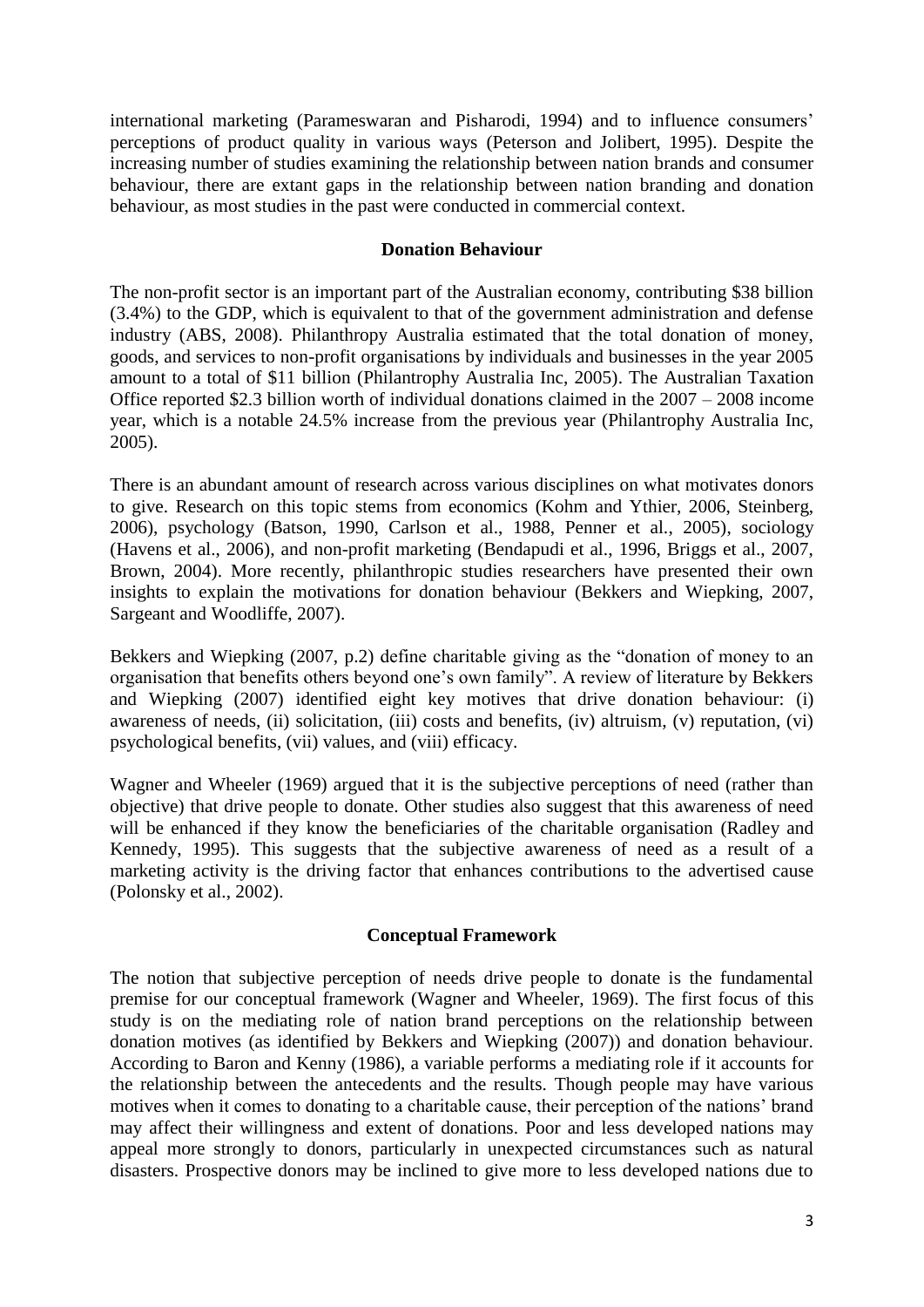their perception that such nations may not be able to afford the costs associated with recovering from the disasters. On the other hand, more developed nations may be less appealing to prospective donors even in unexpected circumstances such as natural disasters. During the Japan's 2011 Tsunami relief, it was evident that most donations came from developed countries mainly United Kingdom, United States, and South Korea. Although other developing nations also contribute to the relief fund, most of the private donations came from donors from developed nations (Anonymous, 2011). Nation brand perceptions not only affect the extent of giving. Rather, it can be argued that people's perception of nation brands eventually account for the relationship between donation motives and donation behaviour, leading us to the first proposition.

*Proposition 1*

*Perception of nation brands mediates the relationship between donation motives and donation behaviour*



**Figure 1. Conceptual Framework**

The second focus of this study is on the link between brand image of charitable organisations and donation behaviour. Bennett and Gabriel (2003) asserted that the reputation of charitable organisations is one of the driving factors behind donation behaviour. This study proposes that the brand image of charitable organisations moderates the relationship between nation brand perception and donation behaviour. The strength of relationship between donors' nation brand perception and the actual donation behaviour will be determined by the brand image of charitable organisations. For instance, a reputable charity organisation that has run projects closely associated with the nations in need for a long period is more likely to attract donors' contribution as compared to newly established organisations. This leads us to the second proposition:

## *Proposition 2*

*The brand image of charitable organisations moderates the relationship between nation brand perception and donation behaviour.*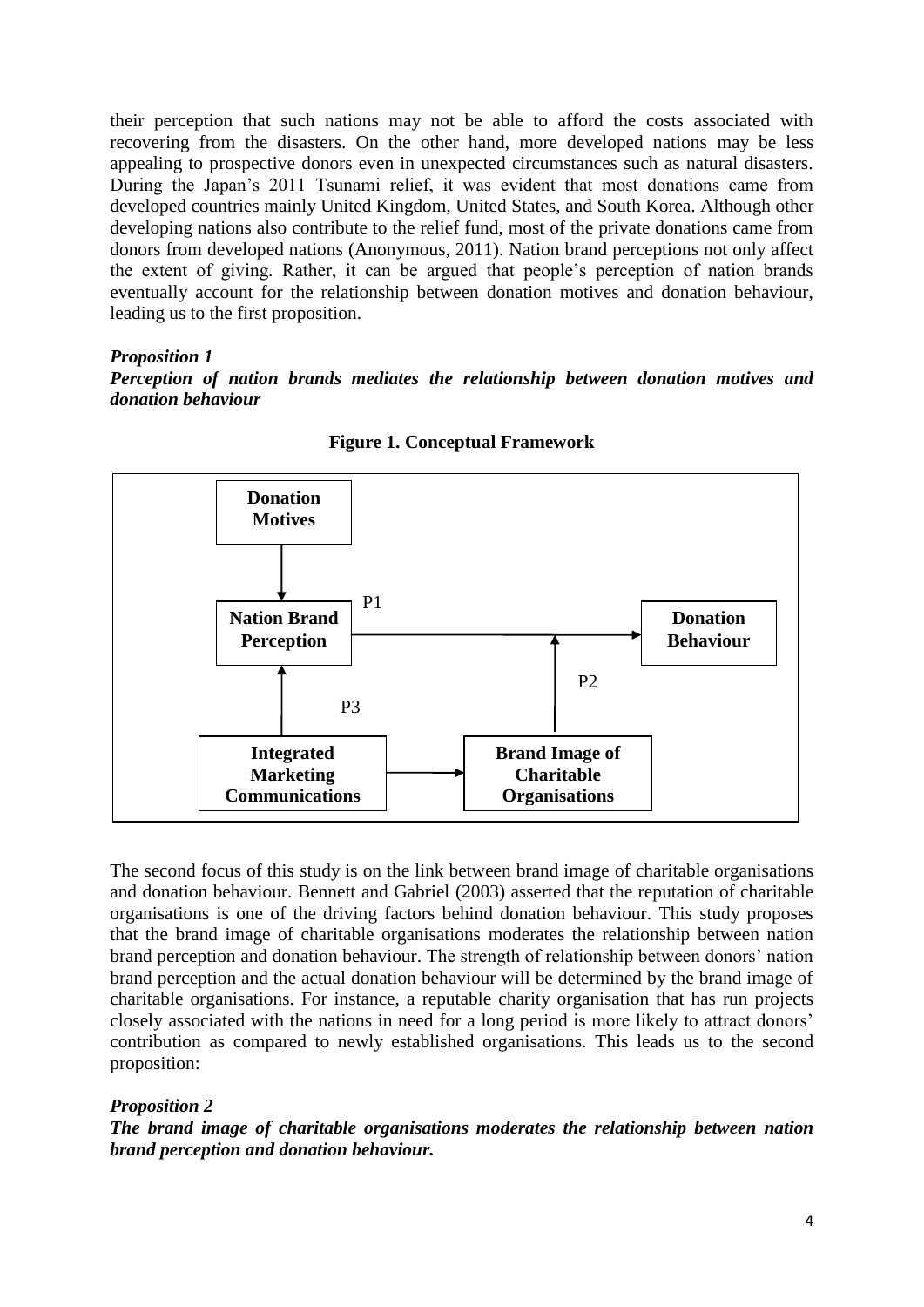The final focus of this study is on the role of integrated marketing communications (IMC) in affecting both people's perception of the nation brands and the brand image of charitable organisations. The role of marketing communications in affecting nation brand perception (Hankinson, 2007, Anholt, 2007, Dinnie, 2008) and the brand image of charitable organisations (Bennett, 2003, Stride and Lee, 2007, Tapp, 1996) have been widely acknowledged in the literature. Mass media plays an important role in increasing prospective donors' awareness of needs. Frequency of television advertisement related to a charitable cause is found to be positively associated with the amount of donation received by charitable organisations (Bennett and Kottasz, 2000). This study aims to replicate previous studies in this area through an examination of the role of IMC in affecting nation brand perception and the brand image of charitable organisations within the context of disaster-relief appeals.

### *Proposition 3 Integrated marketing communications is significantly related to nation brand perceptions and the brand image of the charitable organisations*

#### **Discussion**

An overview of the literature in the preceding sections has highlighted the theoretical underpinnings on the issues of 'nation branding' and 'donation behaviour'. Despite the abundance of research in the respective areas, there are notable gaps in the literature on the examination of the role of nation brands in donation behaviour context. Particularly, the literature offers little explanation as to whether people's perception of a nation's brand might affect their willingness to donate to charitable causes related to the nation.

The topic of the present study is important for several reasons. First, the study promises to make a significant contribution to the non-profit marketing literature. The role of 'nation brands' in the context of donation behaviour remains significantly under-researched, especially in terms of empirical studies. The present study will therefore contribute significantly to the literature by applying the concept of 'nation brands' to encourage donation behaviour. Secondly, the present study aims to develop a comprehensive framework which links 'nation brands' and 'donation behaviour'. For the most part, the two have progressed independently of each other in the literature. The present study makes a significant contribution by integrating theories from these two research domains to explain the phenomenon of nation brands from the perspective of donors—that is, the study contends that the perceptions of donors regarding a nation's brand influence their willingness to donate and the extent of their contribution to causes related to the particular nation.

The conceptual framework in the present study has not been empirically tested and is therefore an area of future research. The potential findings of this study can be of significant relevance for both academicians and practitioners in the area of non-profit marketing. Nonprofit managers can use nation brand appeals to further encourage donation behaviour. Nonprofit researchers can also benefit from the study findings by understanding the nature of relationships between nation brand perception and donation behaviour and to examine the factors affecting the relationship between the two constructs.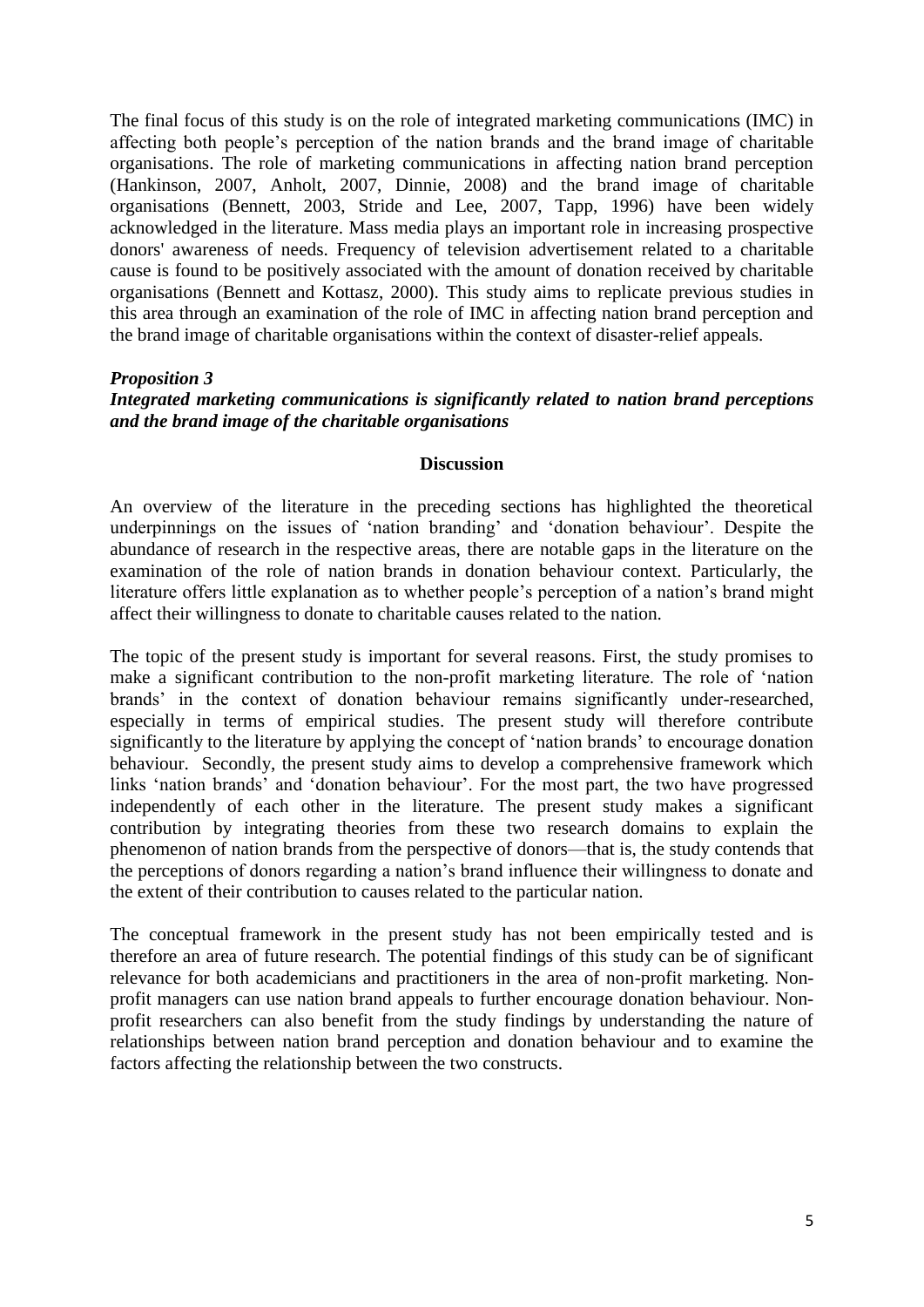#### **References**

ABS. 2008. Year Book Australia 2008. Canberra: Australian Bureau of Statistics.

- Anholt, S. 2003. Chapter 14: Branding Places and Nations. EIU: Economist Intelligence Unit.
- Anholt, S., 2007. Competitive Identity: The New Brand Management for Nations, Cities and Regions*,* Palgrave Macmillan, Basingstoke.
- Trust.Org. 2011. *Factbox-Aid and Rescue Offers for Japan Quake* [Online]. Trust.Org. Available: [http://www.trust.org/alertnet/news/factbox-aid-and-rescue-offers-for-japan](http://www.trust.org/alertnet/news/factbox-aid-and-rescue-offers-for-japan-quake/)[quake/](http://www.trust.org/alertnet/news/factbox-aid-and-rescue-offers-for-japan-quake/) [Accessed 1 June 2011 2011].
- Baron, R. M. & Kenny, D. A., 1986. The Moderator-Mediator Variable Distinction in Social Psychological Research: Conceptual, Strategic, and Statistical Considerations. Journal of Personality and Social Psychology 51 (6), 1173-1182.
- Batson, D. C., 1990. How Social an Animal? The Human Capacity for Caring. American Pscyhologist 45 (3), 336-346.
- Bekkers, R. & Wiepking, P. 2007. Generosity and Philanthropy, a Literature Review (Working Paper). University of Amsterdam.
- Bendapudi, N., Surendra, N. S. & Venkat, B., 1996. Enhancing Helping Behavior: An Integrative Framework for Promotion Planning. Journal of Marketing 60 (3), 33.
- Bennett, R., 2003. Factors Underlying the Inclination to Donate to Particular Types of Charity. International Journal of Nonprofit & Voluntary Sector Marketing 8 (1), 12.
- Bennett, R. & Gabriel, H., 2003. Image and Reputational Characteristics of Uk Charitable Organizations: An Empirical Study. Corporate reputation review 6 276-289.
- Bennett, R. & Kottasz, R., 2000. Emergency Fund-Raising for Disaster Relief. Disaster Prevention and Management 9 (5), 352-360.
- Briggs, E., Landry, T. & Wood, C., 2007. Beyond Just Being There: An Examination of the Impact of Attitudes, Materialism, and Self-Esteem on the Quality of Helping Behavior in Youth Volunteers. Journal of Nonprofit & Public Sector Marketing 18 (2), 27-45.
- Brown, D. W., 2004. What Research Tells Us About Planned Giving. International Journal of Nonprofit and Voluntary Sector Marketing 9 86-95.
- Carlson, M., Charlin, V. & Miller, N., 1988. Positive Mood and Helping Behaviour: A Test of Six Hypotheses. Journal of Personality and Social Psychology 55 (2), 211-229.
- Dinnie, K., 2008. Nation Branding: Concepts, Issues, Practice*,* Elsevier, Amsterdam.
- Fan, Y., 2006. Branding the Nation: What Is Being Branded? Journal of Vacation Marketing 12 (1), 5-14.
- Fan, Y., 2010. Branding the Nation: Towards a Better Understanding. Place Branding & Public Diplomacy 6 (2), 97-103.
- Fetscherin, M., 2010. The Determinants and Measurement of a Country Brand: The Country Brand Strength Index. International Marketing Review 27 (4), 466-479.
- Han, C. M. & Terpstra, V., 1988. Country-of-Origin Effects for Uni-National and Binational Products. Journal of International Business Studies 19 (2), 235-255.
- Hankinson, G., 2007. The Management of Destination Brands: Five Guiding Principles Based on Recent Developments in Corporate Branding Theory. Journal of Brand Management 14 (3), 240-254.
- Havens, J. J., O'herlihy, M. A. & Schervish, P. G. 2006. Charitable Giving: How Much, by Whom, to What, and How? *The Nonprofit Sector: A Research Handbook 2nd Ed.* New Haven: Yale University Press.
- Jaffe, E. & Nebenzahl, D., 2001. National Image and Competitive Advantage: The Theory and Practice of Country-of-Origin Effect*,* Copenhagen Business School Press, Copenhagen.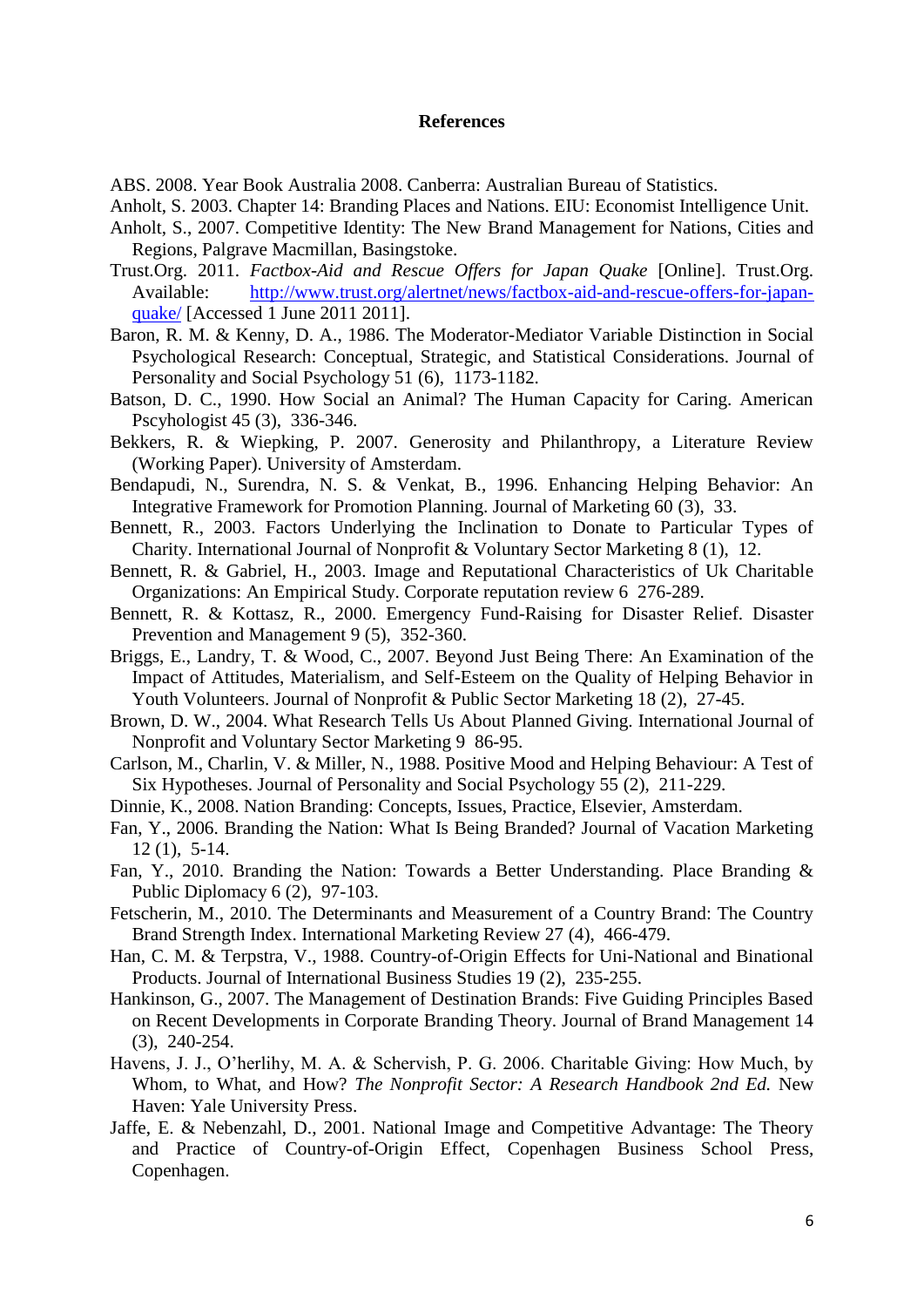- Keillor, B. D. & Hult, G. T. M., 1999. A Five Country Study of National Identity: Implications for International Marketing Research and Practice. International Marketing Review 16 (1), 65-84.
- Keillor, B. D., Hult, G. T. M., Erffmeyer, R. C. & Babakus, E., 1996. Natid: The Development and Application of a National Identity Measure for Use in International Marketing. Journal of International Marketing 4 (2), 57-73.
- Kohm, S.-C. & Ythier, J. M., 2006. Handbook of Giving, Reciprocity and Altruism*,* North Holland, Amsterdam.
- Kotler, P. & Gertner, D., 2002. Country as Brand, Product, and Beyond: A Place Marketing and Brand Management Perspective. Journal of Brand Management 9 (4/5), 249-261.
- Kotler, P., Haider, D. H. & Rein, I., 1993. Marketing Places: Attracting Investment, Industry, and Tourism to Cities, States, and Nations The Free Press, New York.
- Marguerite, M. & Jason, M. C., 2008. Intergenerational Perceptions of Market Cues among Us Apparel Consumers. Journal of Fashion Marketing & Management 12 (3), 323-337.
- Martin, I. M. & Eroglu, S., 1993. Measuring a Multi-Dimensional Construct: Country Image. Journal of Business Research 28 (3), 191-210.
- Opoku, R. & Hinson, R., 2006. Online Brand Personalities: An Exploratory Analysis of Selected African Countries. Place Branding 2 (2), 118-129.
- Parameswaran, R. & Pisharodi, R., 1994. Facets of Country of Origin Image: An Empirical Assessment. Journal of Advertising 23 (1), 43-56.
- Parameswaran, R. & Pisharodi, R. M., 1992. Confirmatory Factor Analysis of a Country-of-Origin Scale: Initial Results. Advances in Consumer Research 19 706-714.
- Parameswaran, R. & Yaprak, A., 1987. A Cross-National Comparison of Consumer Research Measures. Journal of International Business Studies 18 (1), 35-49.
- Penner, L. A., Dovidio, J. F., Piliavin, J. A. & Schroeder, D. A., 2005. Prosocial Behavior: Multilevel Perspectives. Annual Review of Psychology 56 365-392.
- Peterson, R. A. & Jolibert, A. J., 1995. A Meta-Analysis of Country-of-Origin Effects. Journal of International Business Studies 26 (4), 883-900.
- Philanthropy Australia Inc. 2005. *Fast Facts & Statistics on Philanthropy* [Online]. Philanthropy Australia Inc. Available: <http://www.philanthropy.org.au/research/fast.htm> [Accessed 15 April 2011].
- Polonsky, M. J., Shelley, L. & Voola, R., 2002. An Examination of Helping Behavior—Some Evidence from Australia. Journal of Nonprofit & Public Sector Marketing 10 (2), 67 - 82.
- Pritchard, A. & Morgan, N., 1998. Mood Marketing the New Destination Branding Strategy: A Case Study of 'Wales', the Brand. Journal of Vacation Marketing 4 (3), 215-229.
- Radley, A. & Kennedy, M., 1995. Charitable Giving by Individuals: A Study of Attitudes and Practice. Human Relations 48 (6), 685-709.
- Roth, M. S. & Romeo, J. B., 1992. Matching Product Category and Country Image Perceptions: A Framework for Managing Country-of-Origin Effects. Journal of International Business Studies 23 (3), 477-497.
- Sargeant, A. & Woodliffe, L., 2007. Gift Giving: An Interdisciplinary Review. nternational Journal of Nonprofit Marketing and Voluntary Sector Marketing 12 (4), 275-308.
- Shimp, T. A., Saeed, S. & Madden, T. J., 1993. Countries and Their Products: A Cognitive Structure Perspective. Journal of the Academy of Marketing Science 21 (4), 323-330.
- Steinberg, R. 2006. Economic Theories of Nonprofit Organizations. *In:* POWELL, W. & STEINBERG, R. (eds.) *The Nonprofit Sector, a Research Handbook.* New Heaven: CT: Yale University Press.
- Stride, H. & Lee, S., 2007. No Logo? No Way. Branding in the Non-Profit Sector. Journal of Marketing Management 23 (1/2), 107-122.